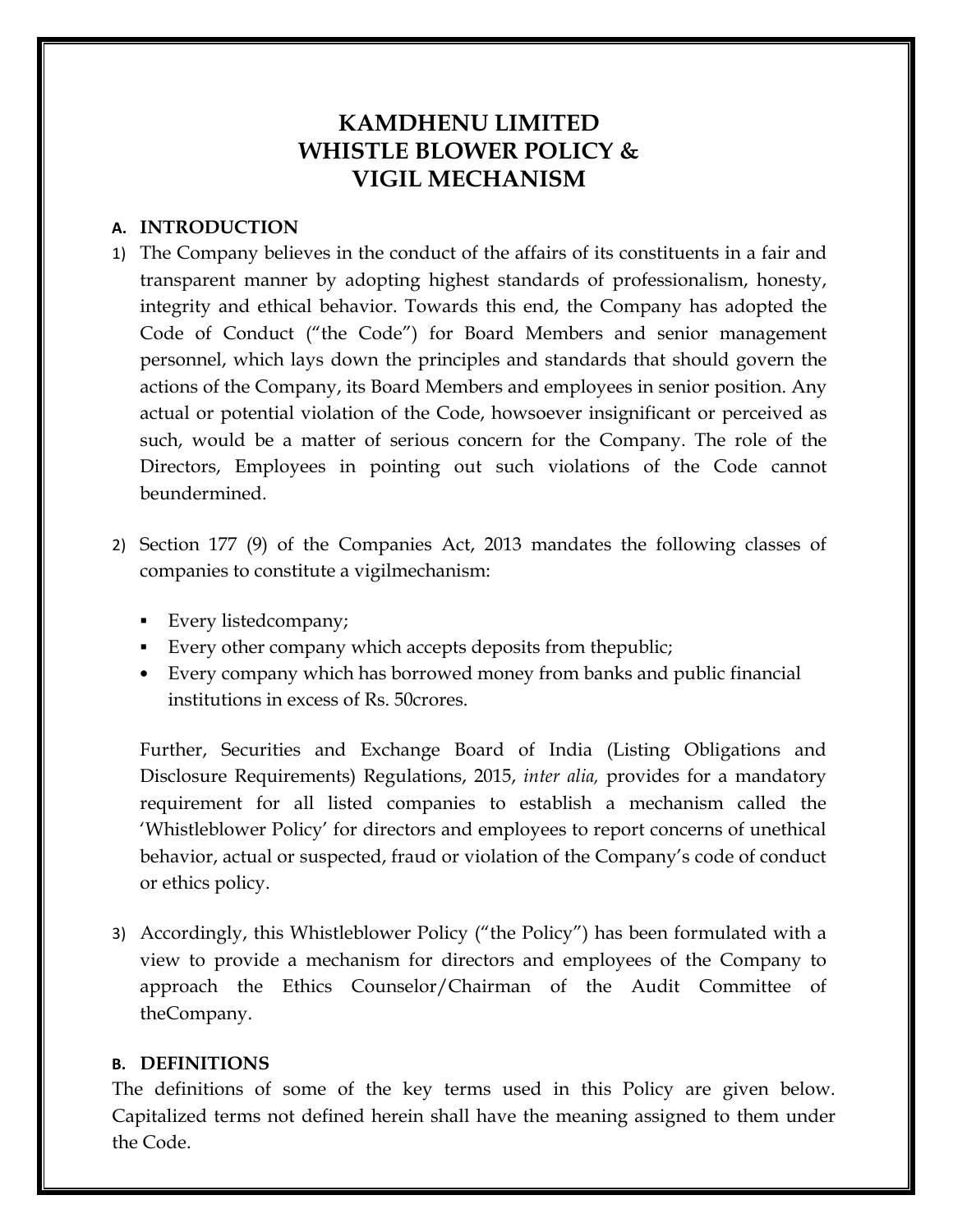- 1) **"Associates"** means and includes vendors, suppliers and others with whom the Company has any financial or commercialdealings.
- 2) **"Audit Committee"** means the Audit Committee of Directors constituted by the Board of Directors of the Company in accordance with Section 177 of the Companies Act, 2013 and read with Regulation 18 of Securities and Exchange Board of India (Listing Obligations and Disclosure Requirements) Regulations, 2015.
- 3) **"Employee"** means every employee of the Company (whether working in India or abroad), including the directors in the employment of theCompany.
- 4) **"Code"** means the Company Code ofConduct.
- 5) **"Director"** means every Director of the Company, past orpresent.
- 6) **"Investigators"** mean those persons authorised, appointed, consulted or approached by the Ethics Counselor/ Chairman of the Audit Committee and include the auditors of the Company and the police.
- 7) **"Protected Disclosure"** means any communication made in good faith that discloses or demonstrates information that may evidence unethical or improperactivity.
- 8) **"Subject"** means a person against or in relation to whom a Protected Disclosure has been made or evidence gathered during the course of aninvestigation.
- 9) **"Whistleblower"** means an Employee or director making a Protected Disclosure under thisPolicy.

# **C. SCOPE**

- 1) This Policy is an extension of the Company Code of Conduct. The Whistleblower's role is that of a reporting party with reliable information. They are not required or expected to act as investigators or finders of facts, nor would they determine the appropriate corrective or remedial action that may be warranted in a givencase.
- 2) Whistleblowers should not act on their own in conducting any investigative activities, nor do they have a right to participate in any investigative activities other than as requested by the Ethics Counselor or the Chairman of the Audit Committee or theInvestigators.
- 3) Protected Disclosure will be appropriately dealt with by the Ethics Counselor or the Chairman of the Audit Committee, as the case maybe.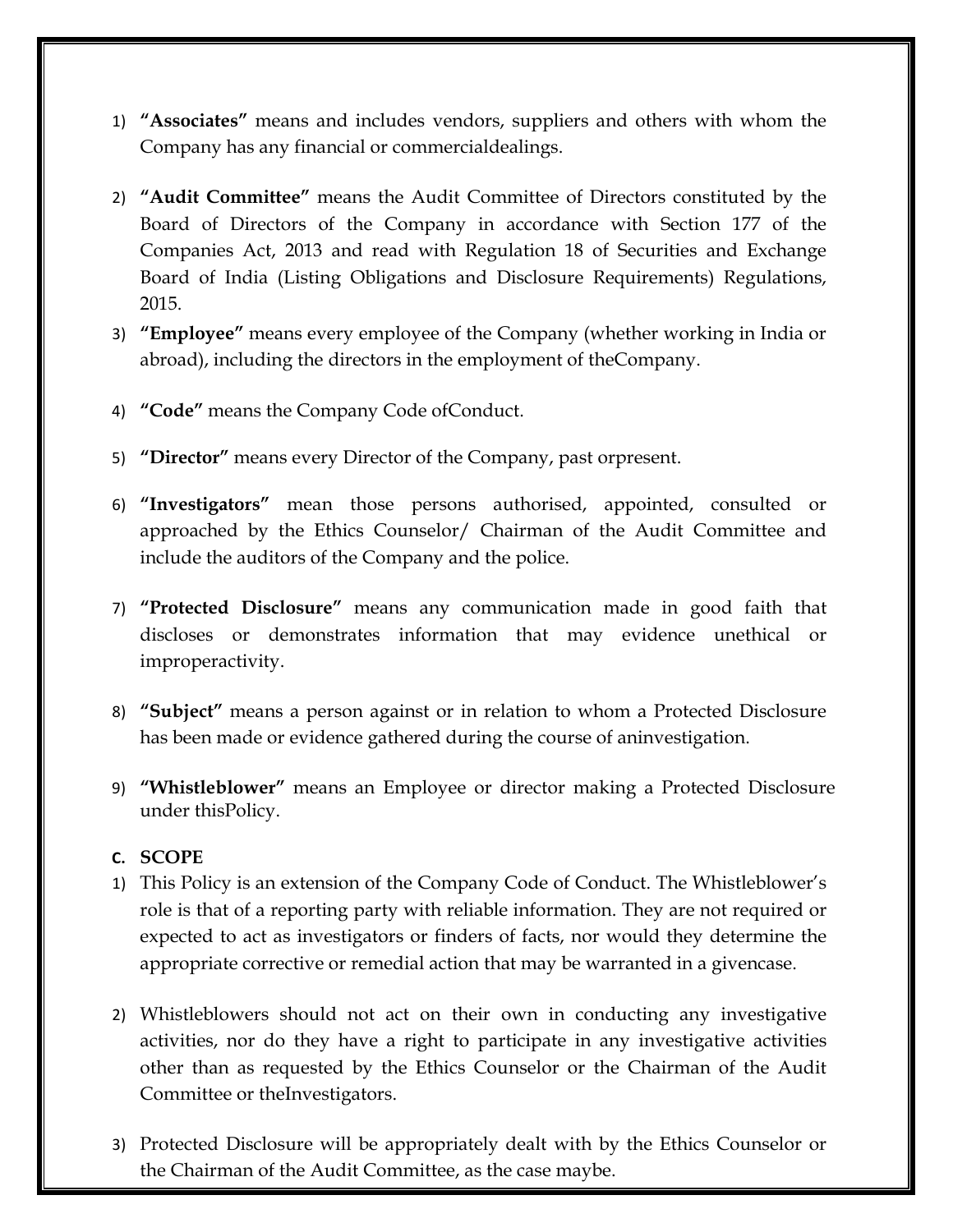## **D. ELIGIBILITY**

All Employees and directors of the Company are eligible to make Protected Disclosures under the Policy. The Protected Disclosures may be in relation to matters concerning the Company or any other Group Company.

# **E. DISQUALIFICATIONS**

- 1) While it will be ensured that genuine Whistleblowers are accorded complete protection from any kind of unfair treatment as herein set out, any abuse of this protection will warrant disciplinary action.
- 2) Protection under this Policy would not mean protection from disciplinary action arising out of false or bogus allegations made by a Whistleblower knowing it to be false or bogus or with a *mala fide* intention.
- 3) Whistleblowers, who make three or more Protected Disclosures, which have been subsequently found to be *mala fide*, frivolous, baseless, malicious, or reported otherwise than in good faith, will be disqualified from reporting further Protected Disclosures under this Policy. In respect of such Whistleblowers, the Company/Audit Committee would reserve its right to take/recommend appropriate disciplinaryaction.

### **F. PROCEDURE**

- 1) All Protected Disclosures concerning financial/accounting matters should be addressed to the Chairman of the Audit Committee of the Company forinvestigation.
- 2) In respect of all other Protected Disclosures, those concerning the Ethics Counselor and employees at the levels of General Manager and above should be addressed to the Chairman of the Audit Committee of the Company and those concerning other employees should be addressed to the Ethics Counselor of the Company.
- 3) The contact details of the Chairman of the Audit Committee and of the Ethics Counselor of the Company are as under:

Shri Mahendra Kumar Doogar, Chairman, Audit Committee, Doogar& Associates, Chartered Accountants, 13, Community Centre, East of Kailash, New Delhi-110065

Shri Harish Kumar Agarwal, Chief Ethics Counselor, C/o Kamdhenu Limited,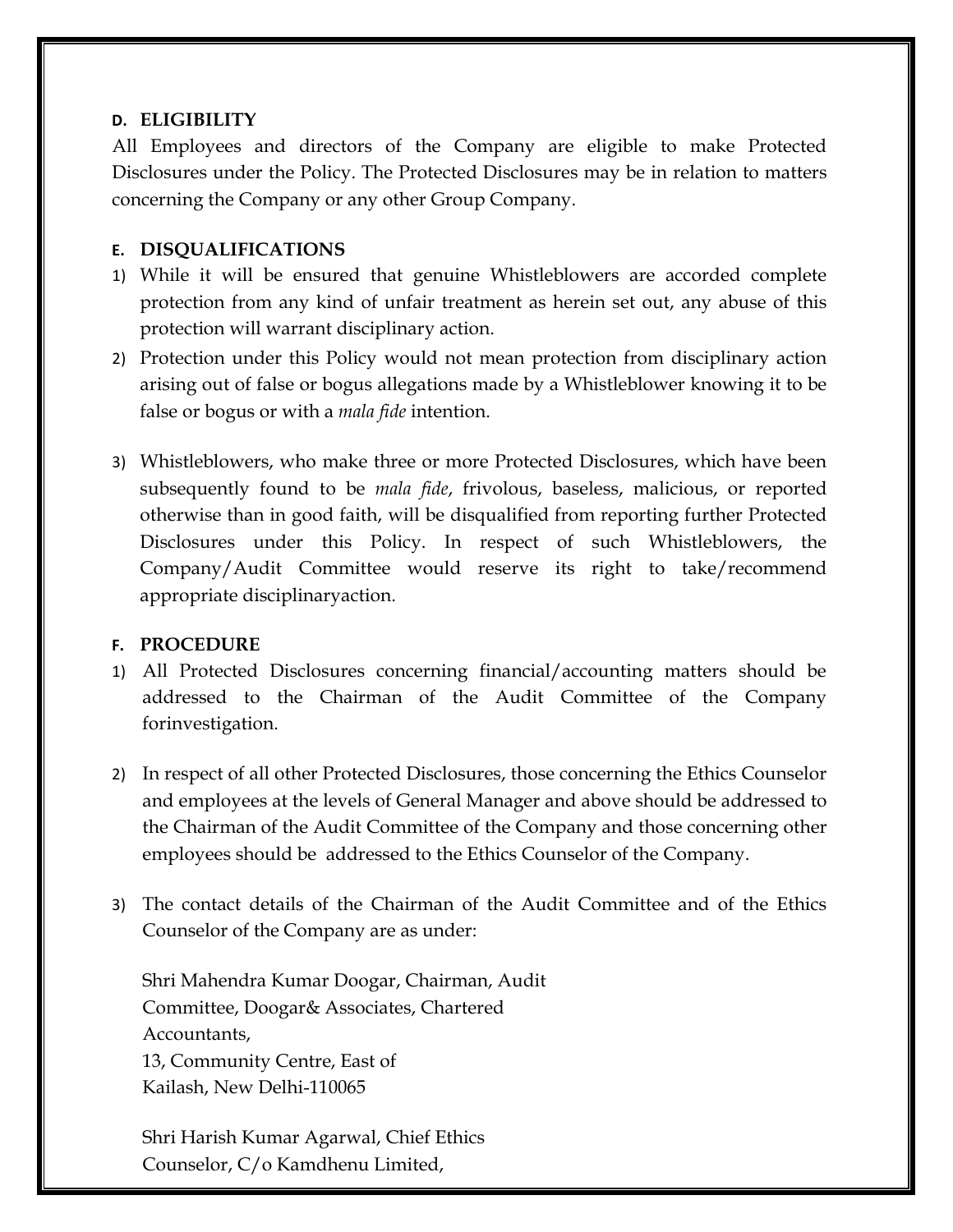2nd Floor, Building No. 9A, DLF Cyber City, Phase-III, Gurgaon-122002, Haryana

- 4) If a protected disclosure is received by any executive of the Company other than Chairman of Audit Committee or the Ethics Counselor, the same should be forwarded to the Company's Ethics Counselor or the Chairman of the Audit Committee for further appropriate action. Appropriate care must be taken to keep the identity of the Whistleblowerconfidential.
- 5) Protected Disclosures should preferably be reported in writing so as to ensure a clear understanding of the issues raised and should either be typed or written in a legible handwriting in English, Hindi or in the regional language of the place of employment of theWhistleblower.
- 6) The Protected Disclosure should be forwarded under a covering letter which shall bear the set of the set of the set of the set of the set of the set of the set of the set of the set of the set of the set of the set of the set of the set of the set of the set of the set of the set of the set of the set identityoftheWhistleblower.TheChairmanoftheAuditCommittee/EthicsCounselor, as the case may be shall detach the covering letter and forward only the Protected Disclosure to the Investigators for investigation.
- 7) Protected Disclosures should be factual and not speculative or in the nature of a conclusion, and should contain as much specific information as possible to allow for proper assessment of the nature and extent of the concern and the urgency of a preliminary investigativeprocedure.
- 8) The Whistleblower must disclose his/her identity in the covering letter forwarding such Protected Disclosure. Anonymous disclosures will not be entertained as it would not be possible to interview the Whistleblowers.

# **G. INVESTIGATION**

- 1) All Protected Disclosures reported under this Policy will be thoroughly investigated by the Ethics Counselor / Chairman of the Audit Committee of the Company who will investigate / oversee the investigations under the authorization of the Audit Committee. If any member of the Audit Committee has a conflict of interest in any given case, then he/she should recues himself/herself and the other members of the Audit Committee should deal with the matter onhand.
- 2) The Ethics Counselor / Chairman of the Audit Committee may at its discretion, consider involving any Investigators for the purpose ofinvestigation.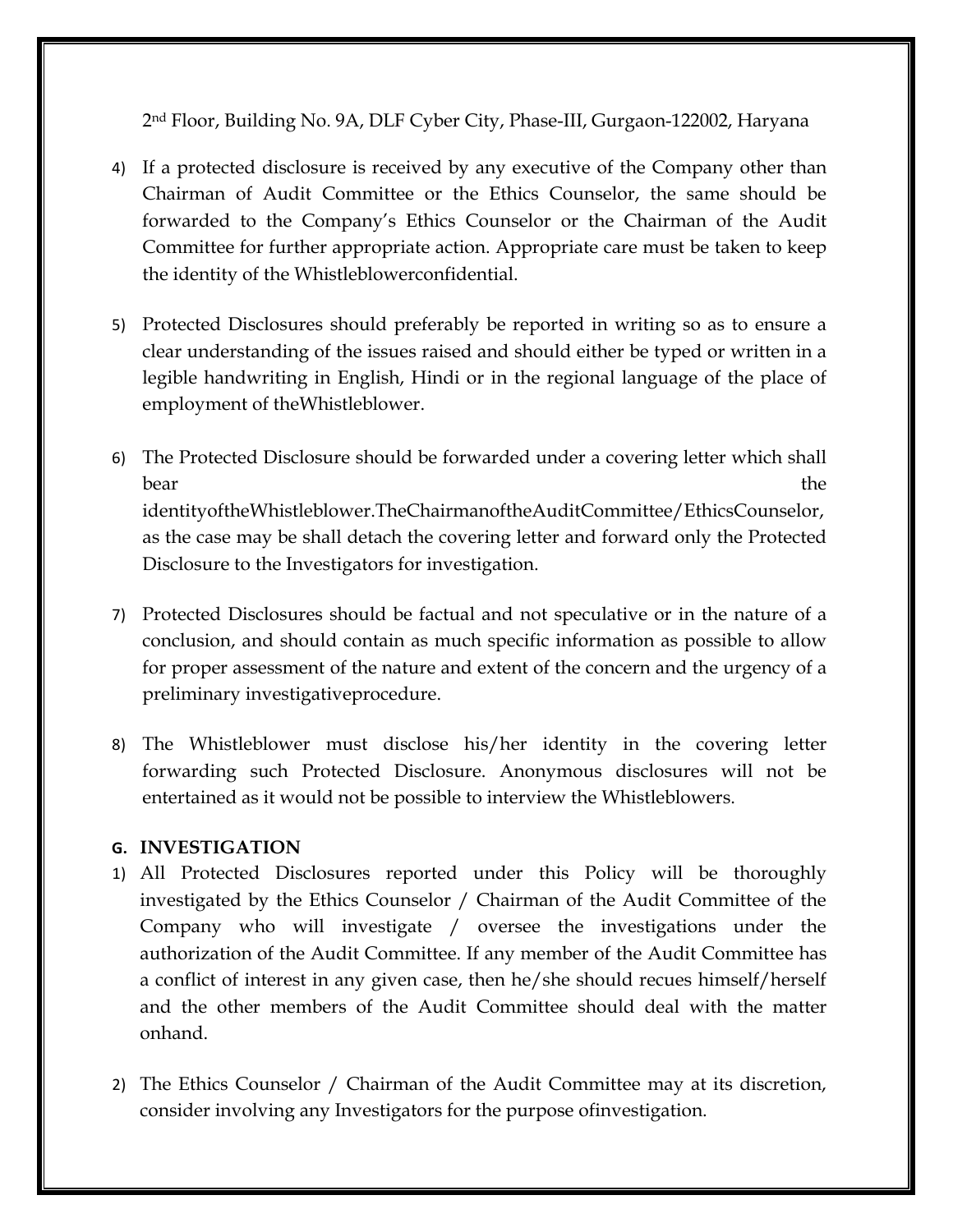- 3) The decision to conduct an investigation taken by the Ethics Counselor /Chairman of the Audit Committee is by itself not an accusation and is to be treated as a neutral fact-finding process. The outcome of the investigation may not support the conclusion of the Whistleblower that an improper or unethical act wascommitted.
- 4) The identity of a Subject will be kept confidential to the extent possible given the legitimate needs of law and theinvestigation.
- 5) Subjects will normally be informed of the allegations at the outset of a formal investigation and have opportunities for providing their inputs during theinvestigation.
- 6) Subjects shall have a duty to co-operate with the Ethics Counselor / Chairman of the Audit Committee or any of the Investigators during investigation to the extent that such co-operation will not compromise self-incrimination protections available under the applicablelaws.
- 7) Subjects have a right to consult with a person or persons of their choice, other than the Ethics Counselor/Investigators and/or members of the Audit Committee and/or the Whistleblower. Subjects shall be free at any time to engage counsel at their own cost to represent them in the investigationproceedings.
- 8) Subjects have a responsibility not to interfere with the investigation. Evidence shall not be withheld, destroyed or tampered with, and witnesses shall not be influenced, coached, threatened or intimidated by theSubjects.
- 9) No allegation of wrongdoing against a Subject shall be considered as maintainable unless there is good evidence in support of theallegation.
- 10) Subjects have a right to be informed of the outcome of the investigation. If allegations are not sustained, the Subject should be consulted as to whether public disclosure of the investigation results would be in the best interest of the Subject and theCompany.
- 11) The investigation shall be completed normally within 45 days of the receipt of the Protected Disclosure

### **H. PROTECTION**

1) No unfair treatment will be meted out to a Whistleblower by virtue of his/her having reported a Protected Disclosure under this Policy. The Company, as a policy, condemns any kind of discrimination, harassment, victimization or any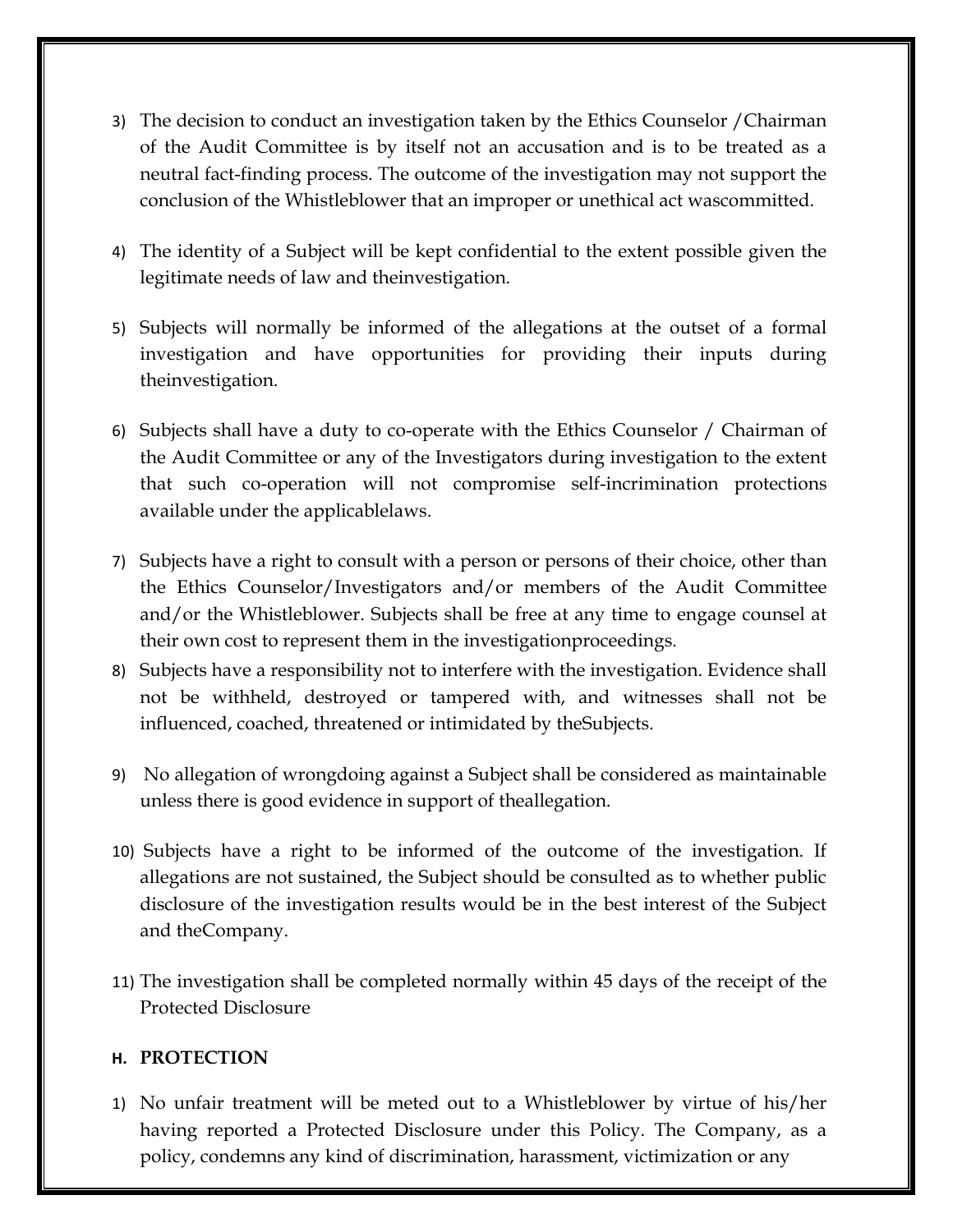other unfair employment practice being adopted against Whistleblowers.

- 2) Complete protection will, therefore, be given to Whistleblowers against any unfair practice like retaliation, threat or intimidation of termination/suspension of service, disciplinary action, transfer, demotion, refusal of promotion, or the like including any direct or indirect use of authority to obstruct the Whistleblower's right to continue to perform his/her duties/functions including making further Protected Disclosure. The Company will take steps to minimize difficulties, which the Whistleblower may experience as a result of making the Protected Disclosure. Thus, if the Whistleblower is required to give evidence in criminal or disciplinary proceedings, the Company will arrange for the Whistleblower to receive advice about the procedure,etc.
- 3) A Whistleblower may report any violation of the above clause to the Chairman of the Audit Committee, who shall investigate into the same and recommend suitable action to the management.
- 4) The identity of the Whistleblower shall be kept confidential to the extent possible and permitted under law. Whistleblowers are cautioned that their identity may become known for reasons outside the control of the Ethics Counselor / Chairman of the Audit Committee (e.g. during investigations carried out byInvestigators).
- 5) Any other Employee or Director assisting in the said investigation shall also be protected to the same extent as theWhistleblower.

### **I. INVESTIGATORS**

- 1) Investigators are required to conduct a process towards fact-finding and analysis. Investigators shall derive their authority and access rights from the Ethics Counselor/Audit Committee when acting within the course and scope of theirinvestigation.
- 2) Technical and other resources may be drawn upon as necessary to augment the investigation. All Investigators shall be independent and unbiased both in fact and as perceived. Investigators have a duty of fairness, objectivity, thoroughness, ethical behavior, and observance of legal and professionalstandards.
- 3) Investigations will be launched only after a preliminary review which establishesthat:
	- a. the alleged act constitutes an improper or unethical activity or conduct,and
	- b. either the allegation is supported by information specific enough to be